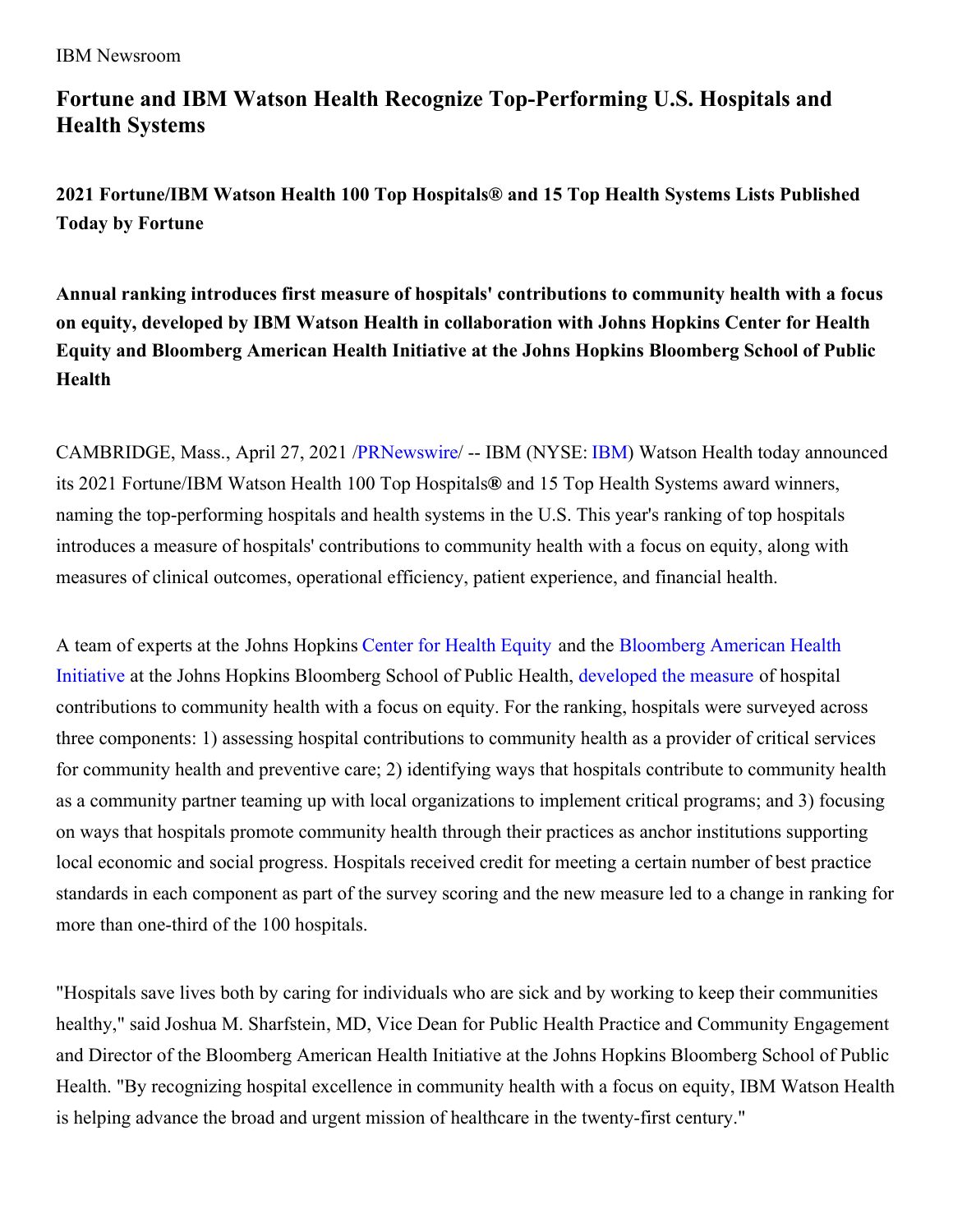"We are proud to bring forward this first assessment of hospital contributions to community health as a way to help hospitals identify and eliminate gaps in their programs, provide equitable quality care, and address health disparities," said Irene Dankwa-Mullan, MD, MPH, Chief Health Equity Officer and Deputy Chief Health officer at IBM Watson Health. "We believe that including a community measure as part of the Fortune/IBM Watson Health 100 Top Hospitals ranking can help begin the process of change and improvement across the hospital community."

The goal of the Fortune/IBM Watson Health 100 Top Hospitals and IBM Watson Health 15 Top Health Systems lists is to identify top performing hospitals and health systems and deliver insights that may help healthcare organizations focus their improvement initiatives on achieving consistent, balanced and sustainable high performance. The studies used to determine the lists are based on a balanced scorecard of publicly available clinical, operational, and patient satisfaction metrics and data.

### **Fortune/IBM Watson Health 100 Top Hospitals® List**

Compared to similar hospitals, the hospitals included on the Fortune/IBM Watson Health 100 Top Hospitals list had better results on performance indicators intended to measure clinical outcomes, operational efficiency, patient experience and financial health. These include survival rates, patient complications, healthcare-associated infections, 30-day mortality and 30-day hospital-wide readmission rates, length of stay, throughput in emergency departments, inpatient expenses, profitability, and ratings from patients. Additionally, performance by these 100 hospitals, when extrapolated to all Medicare inpatients, could result in:

- More than 79,000 additional lives saved in the hospital;
- More than 44,000 additional patients being complication-free;
- More than \$10.1 billion in inpatient costs saved; and
- More than 34,000 fewer discharged patients readmitted within 30 days.

To determine the hospitals included on the Fortune/IBM Watson Health 100 Top Hospitals list, IBM Watson Health researchers evaluated 2,675 short-term, acute care, non-federal U.S. hospitals. All research was based on the following public data sets: Medicare cost reports, Medicare Provider Analysis and Review (MEDPAR) data, and data from the Centers for Medicare & Medicaid Services (CMS) Hospital Compare website. Hospitals do not apply for awards, and winners do not pay to market this honor.

In addition to the hospitals included on the Fortune/IBM Watson Health 100 Top Hospitals list, select hospitals were also recognized as Everest Award winners. These are hospitals that earned the Fortune/IBM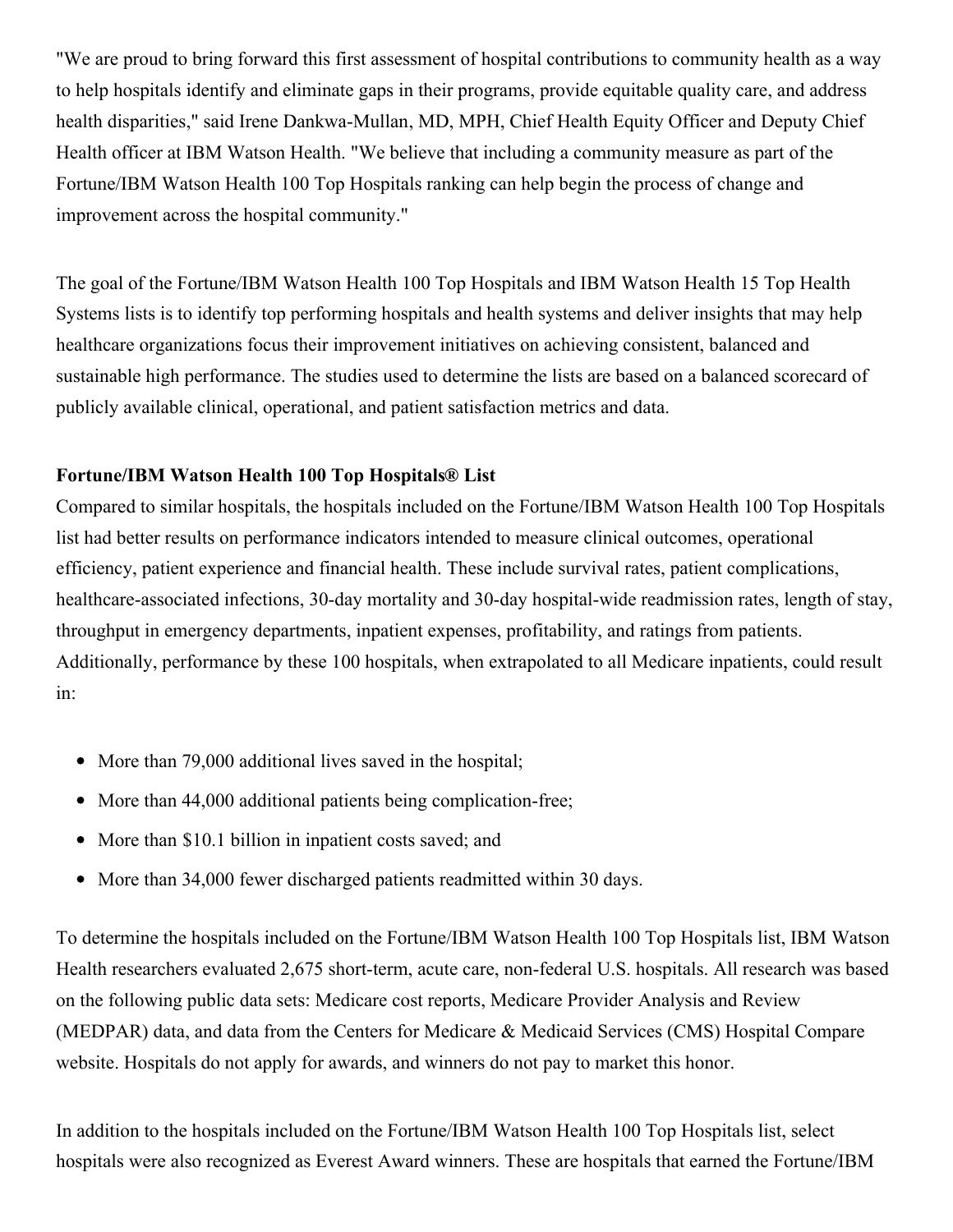Watson Health 100 Top Hospitals list designation and had the highest rates of improvement during a fiveyear period.

### **IBM Watson Health 15 Top Health Systems List**

As compared to their peer health systems, the hospitals included on the IBM Watson Health 15 Top Health Systems list had better results on performance indicators intended to measure clinical outcomes, operational efficiency and patient experience. These include lower inpatient mortality rates and fewer patient complications, considering patient severity; care that resulted in fewer healthcare-associated infections; lower 30-day readmission rates; shorter lengths of stay; faster emergency care; higher scores on patient ratings of their overall hospital experience: and lower episode-of-care expenses for the in-hospital through aftercare process. Additionally, performance by these 15 health systems, when extrapolated to all Medicare inpatients, could result in:

- Approximately 66,000 additional lives saved;
- More than 22,000 additional patients being complication-free;
- Healthcare-associated infections being reduced by 15 percent; and
- Patients spending 31 fewer minutes in hospital emergency departments, per visit.

To determine the hospitals included on the IBM Watson Health 15 Top Health Systems list, IBM Watson Health researchers evaluated 324 health systems and 2,522 hospitals that are members of health systems. All research was based on the following public data sets: Medicare cost reports, Medicare Provider Analysis and Review (MEDPAR) data, and data from the Centers for Medicare & Medicaid Services (CMS) Hospital Compare website. Health systems do not apply for awards, and winners do not pay to market this honor.

For more information, visit [http://www.100tophospitals.com/](https://c212.net/c/link/?t=0&l=en&o=3142211-1&h=674704193&u=http%3A%2F%2Fwww.100tophospitals.com%2F&a=http%3A%2F%2Fwww.100tophospitals.com%2F).

# **Fortune/IBM Watson Health 100 Top Hospitals List (by category)**

# **\* Denotes Everest Award winner**

### **Major Teaching Hospitals**

Ascension Providence Hospital - Southfield Campus Southfield, MI

Baylor Scott & White Medical Center - Temple Temple, TX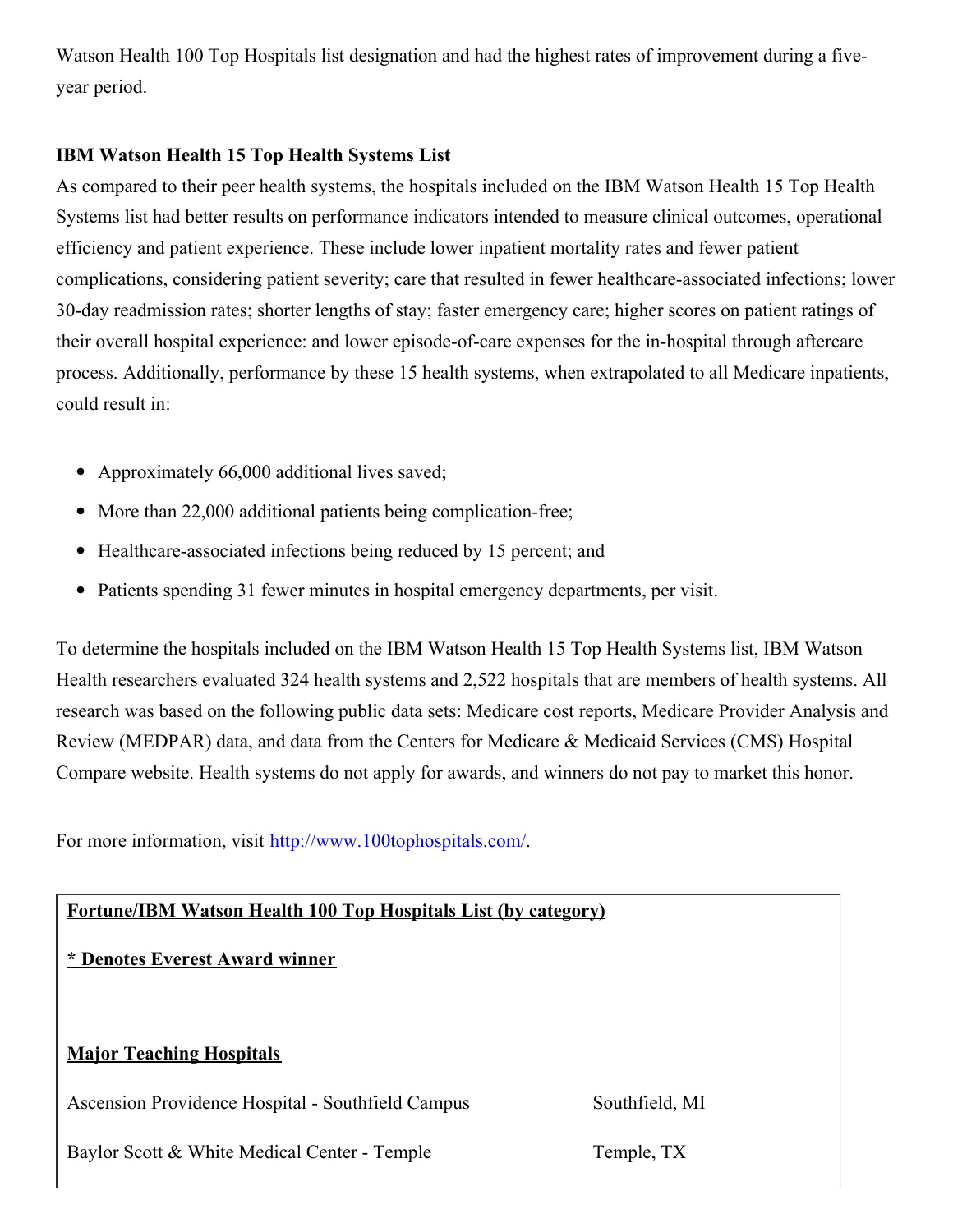| <b>Baylor University Medical Center*</b>           | Dallas, TX         |
|----------------------------------------------------|--------------------|
| <b>Emory University Hospital Midtown</b>           | Atlanta, GA        |
| Mercy Health Saint Mary's                          | Grand Rapi         |
| Morristown Medical Center                          | Morristown,        |
| NorthShore University HealthSystem                 | Evanston, IL       |
| Riverside Methodist Hospital                       | Columbus, O        |
| Saint Francis Hospital and Medical Center          | Hartford, CT       |
| Spectrum Health Hospitals                          | <b>Grand Rapic</b> |
| St. Joseph Mercy Ann Arbor Hospital                | Ann Arbor,         |
| St. Luke's University Hospital - Bethlehem         | Bethlehem, 1       |
| University Hospital                                | Madison, W         |
| University of Utah Hospital                        | Salt Lake Ci       |
| <b>UPMC Pinnacle Harrisburg*</b>                   | Harrisburg, 1      |
| <b>Teaching Hospitals</b>                          |                    |
| Aspirus Wausau Hospital                            | Wausau, WI         |
| Avera McKennan Hospital & University Health Center | Sioux Falls,       |
| <b>Banner - University Medical Center South*</b>   | Tucson, AZ         |
| <b>Brandon Regional Hospital</b>                   | Brandon, FL        |
| <b>Grand Strand Medical Center</b>                 | Myrtle Beac        |
| HonorHealth Scottsdale Thompson Peak Medical Ctr   | Scottsdale, A      |
| LDS Hospital                                       | Salt Lake Ci       |
| McKay-Dee Hospital                                 | Ogden, UT          |
| Mercy Hospital Northwest Arkansas                  | Rogers, AR         |

Grand Rapids, MI **Morristown, NJ** vanston, IL 'olumbus, OH lartford, CT Frand Rapids, MI Ann Arbor, MI ethlehem, PA Iadison, WI alt Lake City, UT  $I$  **PA** 

Vausau, WI ioux Falls, SD  $\Gamma$ **ucson, AZ** 

Iyrtle Beach, SC

cottsdale, AZ

alt Lake City, UT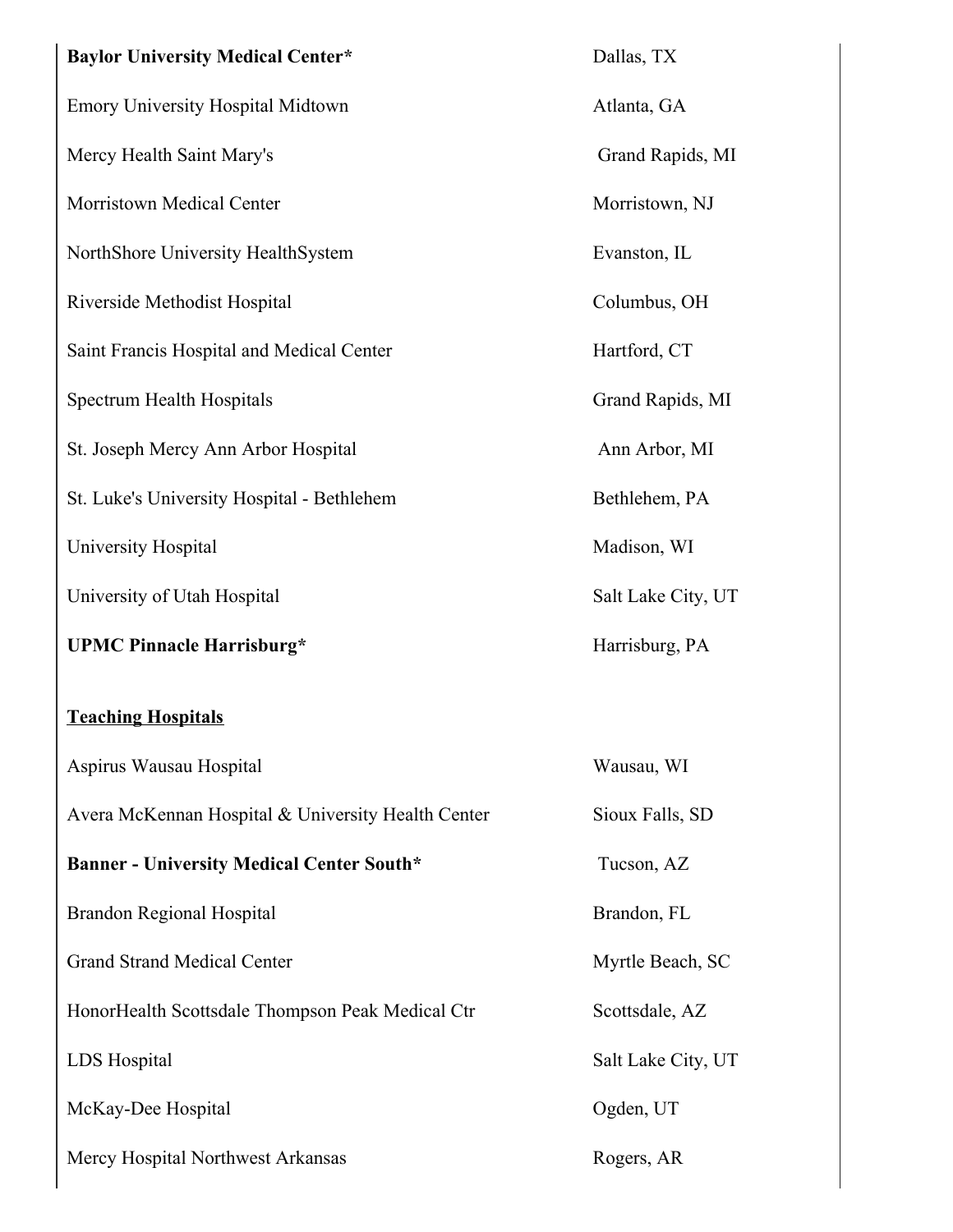| Methodist Hospital                      | Saint Louis P  |
|-----------------------------------------|----------------|
| <b>Missouri Baptist Medical Center*</b> | Saint Louis, l |
| Morton Plant Hospital                   | Clearwater, F  |
| Mount Carmel St. Ann's                  | Westerville,   |
| Orlando Regional Medical Center         | Orlando, FL    |
| Redmond Regional Medical Center         | Rome, GA       |
| <b>Rose Medical Center</b>              | Denver, CO     |
| Saint Joseph Hospital                   | Denver, CO     |
| Sentara Leigh Hospital                  | Norfolk, VA    |
| <b>Sky Ridge Medical Center</b>         | Lone Tree, C   |
| St. Mark's Hospital*                    | Salt Lake Cit  |
| The Medical Center of Aurora            | Aurora, CO     |
| <b>UCHealth Poudre Valley Hospital</b>  | Fort Collins,  |
| UH Geauga Medical Center                | Chardon, OH    |
| <b>United Hospital Center</b>           | Bridgeport, V  |
| <b>Wesley Medical Center</b>            | Wichita, KS    |
| <b>Large Community Hospitals</b>        |                |
|                                         |                |
| <b>AdventHealth Daytona Beach*</b>      | Daytona Bea    |
| <b>AdventHealth Shawnee Mission</b>     | Shawnee Mis    |
| Asante Rogue Regional Medical Center    | Medford, OR    |
| <b>Edward Hospital</b>                  | Naperville, II |
| El Camino Hospital*                     | Mountain Vie   |
| <b>Elmhurst Hospital*</b>               | Elmhurst, IL   |
|                                         |                |

Saint Louis Park, MN  $Saint Louis, MO$ Clearwater, FL Westerville, OH Orlando, FL Rome, GA Denver, CO Denver, CO Norfolk, VA Lone Tree, CO **Salt Lake City, UT** Aurora, CO Fort Collins, CO Chardon, OH Bridgeport, WV Wichita, KS **AdventHealth Daytona Beach\*** Daytona Beach, FL Shawnee Mission, KS Medford, OR Naperville, IL **Mountain View, CA**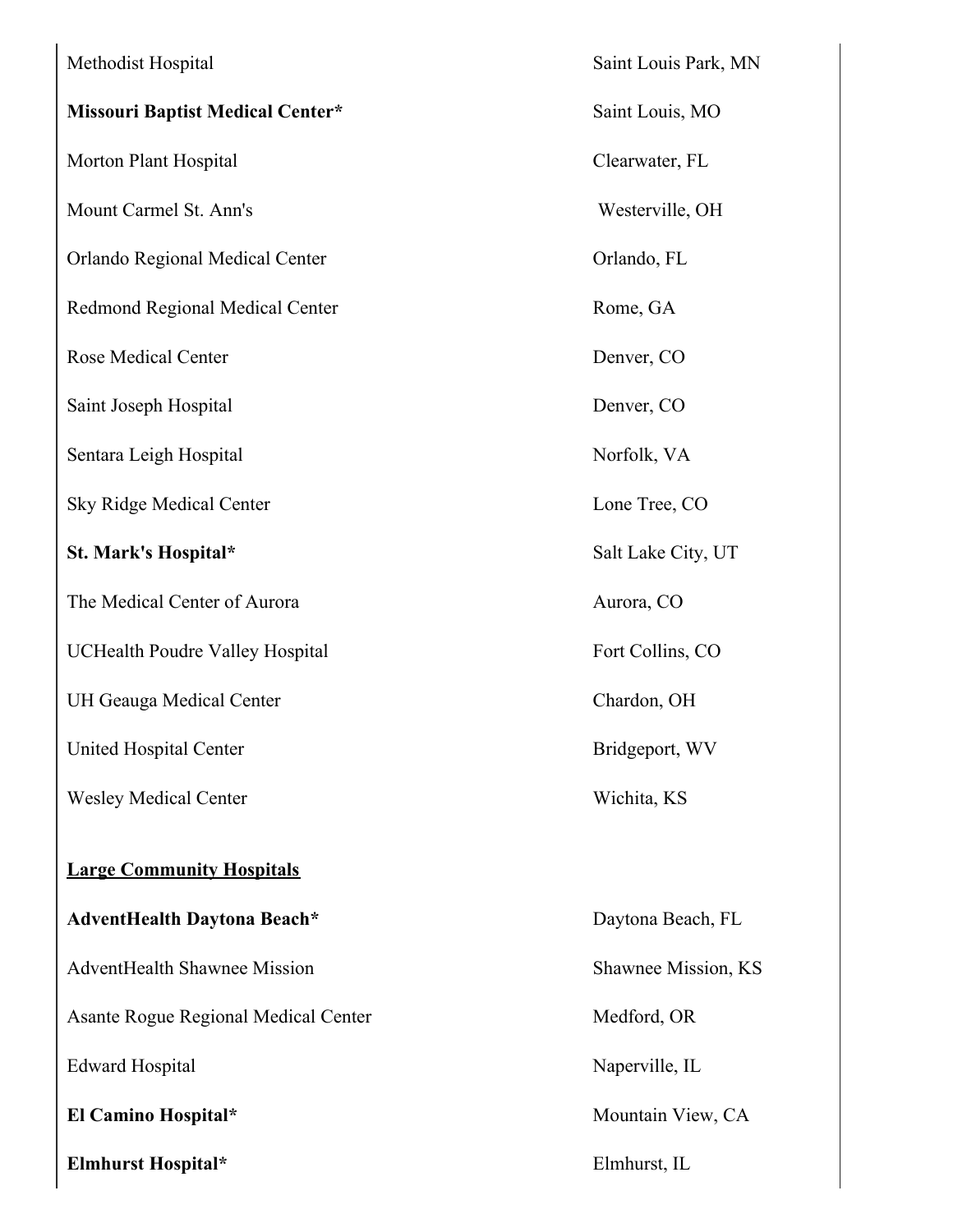| FirstHealth Moore Regional Hospital           | Pinehurst, NC          |
|-----------------------------------------------|------------------------|
| Houston Methodist Sugar Land Hospital*        | Sugar Land, TX         |
| Houston Methodist Willowbrook Hospital*       | Houston, TX            |
| Mercy Hospital Oklahoma City                  | Oklahoma City, OK      |
| <b>Mission Regional Medical Center*</b>       | Mission, TX            |
| <b>Olathe Medical Center</b>                  | Olathe, KS             |
| <b>Parkridge Medical Center*</b>              | Chattanooga, TN        |
| Piedmont Fayette Hospital                     | Fayetteville, GA       |
| <b>Silver Cross Hospital</b>                  | New Lenox, IL          |
| St. Clair Hospital                            | Pittsburgh, PA         |
| <b>St. David's Medical Center*</b>            | Austin, TX             |
| St. Joseph's Hospital                         | Tampa, FL              |
| <b>St. Vincent's Medical Center Southside</b> | Jacksonville, FL       |
| <b>TriStar Centennial Medical Center*</b>     | Nashville, TN          |
| <b>Medium Community Hospitals</b>             |                        |
| AdventHealth Wesley Chapel                    | Wesley Chapel, FL      |
| <b>Baptist Medical Center Beaches</b>         | Jacksonville Beach, FL |
| Baptist Memorial Hospital-North Mississippi   | Oxford, MS             |
| <b>CHI Health Lakeside</b>                    | Omaha, NE              |
| Dublin Methodist Hospital                     | Dublin, OH             |
| East Liverpool City Hospital                  | East Liverpool, OH     |
| <b>Englewood Community Hospital</b>           | Englewood, FL          |
| <b>Fairview Park Hospital</b>                 | Dublin, GA             |
|                                               |                        |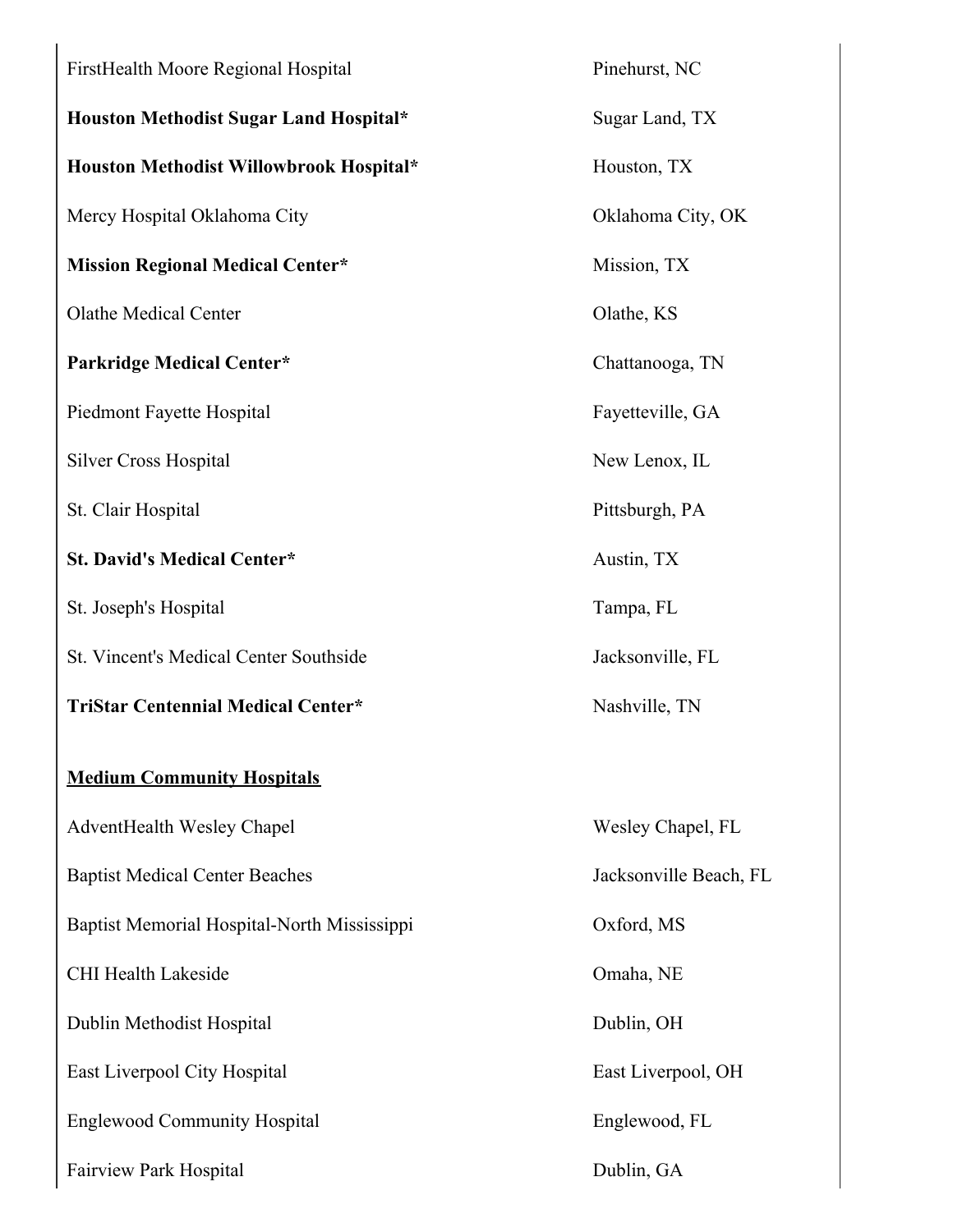| Maple Grove Hospital                         |
|----------------------------------------------|
| McLaren Northern Michigan                    |
| Mercy Iowa City                              |
| MercyOne Dubuque Medical Center              |
| Orlando South Lake Hospital*                 |
| <b>Reston Hospital Center</b>                |
| <b>Saint Mary's Regional Medical Center*</b> |
| Sentara RMH Medical Center                   |
| St. Luke's Anderson Campus                   |
| St. Vincent's Medical Center Clay County     |
| <b>TriStar Hendersonville Medical Center</b> |
| <b>Wooster Community Hospital</b>            |
|                                              |
| <b>Small Community Hospitals</b>             |
| American Fork Hospital                       |
| <b>Ashley Regional Medical Center</b>        |
| <b>Banner Ironwood Medical Center</b>        |
| <b>Baptist Health - Hot Spring County*</b>   |
| Barnes-Jewish West County Hospital           |
| <b>Bartow Regional Medical Center</b>        |
| <b>Buffalo Hospital</b>                      |
| Cedar City Hospital                          |
| <b>Coshocton Regional Medical Center</b>     |
| Fort Memorial Hospital                       |

Maple Grove, MN

Petoskey, MI

Iowa City, IA

Dubuque, IA

**Orlando South Lake Hospital\*** Clermont, FL

Reston, VA

**Saint Mary's Regional Medical Center\*** Reno, NV

Harrisonburg, VA

Easton, PA

Middleburg, FL

Hendersonville, TN

Wooster, OH

American Fork, UT

Vernal, UT

San Tan Valley, AZ

 $Malvern, AR$ 

Saint Louis, MO

Bartow, FL

Buffalo, MN

Cedar City, UT

Coshocton, OH

Fort Atkinson, WI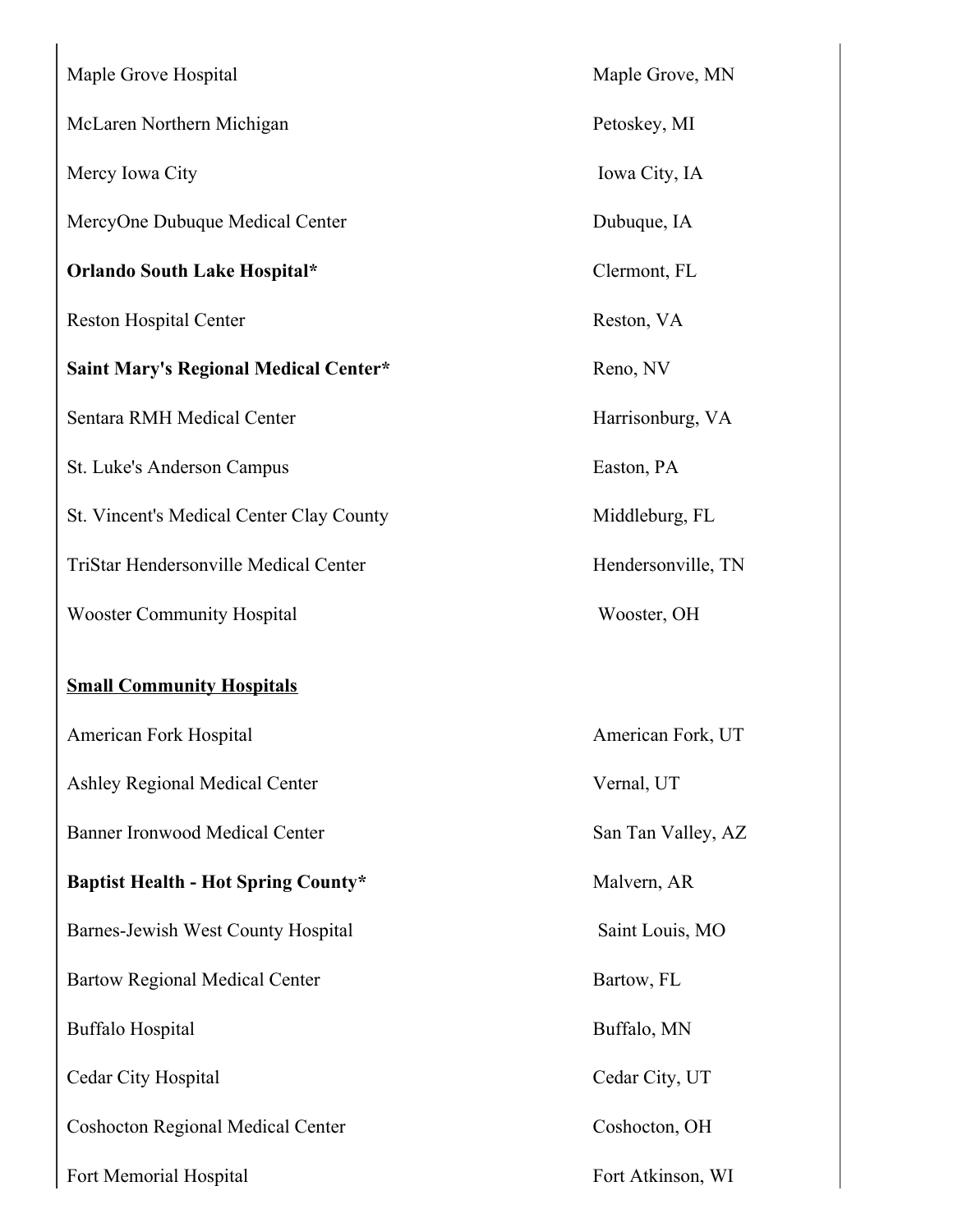| Hill Country Memorial Hospital                                                                   | Fredericksburg, TX |  |
|--------------------------------------------------------------------------------------------------|--------------------|--|
| <b>Lehigh Regional Medical Center*</b>                                                           | Lehigh Acres, FL   |  |
| Lone Peak Hospital*                                                                              | Draper, UT         |  |
| Mercy Health - Tiffin Hospital*                                                                  | Tiffin, OH         |  |
| Parkview Whitley Hospital                                                                        | Columbia City, IN  |  |
| Saint Alphonsus Medical Center - Ontario                                                         | Ontario, OR        |  |
| Spectrum Health Zeeland Community Hospital                                                       | Zeeland, MI        |  |
| SSM Health St. Mary's Hospital - Centralia                                                       | Centralia, IL      |  |
| St. Joseph Mercy Chelsea Hospital                                                                | Chelsea, MI        |  |
| St. Luke's Miners Campus                                                                         | Coaldale, PA       |  |
| <b>IBM Watson Health 15 Top Health Systems List (by category)</b><br><b>Large Health Systems</b> |                    |  |
| Allina Health                                                                                    | Minneapolis, MN    |  |
| Avera Health                                                                                     | Sioux Falls, SD    |  |
| <b>HCA Continental Division/HealthONE</b>                                                        | Denver, CO         |  |
| Mayo Clinic                                                                                      | Rochester, MN      |  |
| Sentara Healthcare                                                                               | Norfolk, VA        |  |
| <b>Medium Health Systems</b>                                                                     |                    |  |
| <b>Edward-Elmhurst Health</b>                                                                    | Naperville, IL     |  |
| HealthPartners                                                                                   | Bloomington, MN    |  |
| Main Line Health                                                                                 | Bryn Mawr, PA      |  |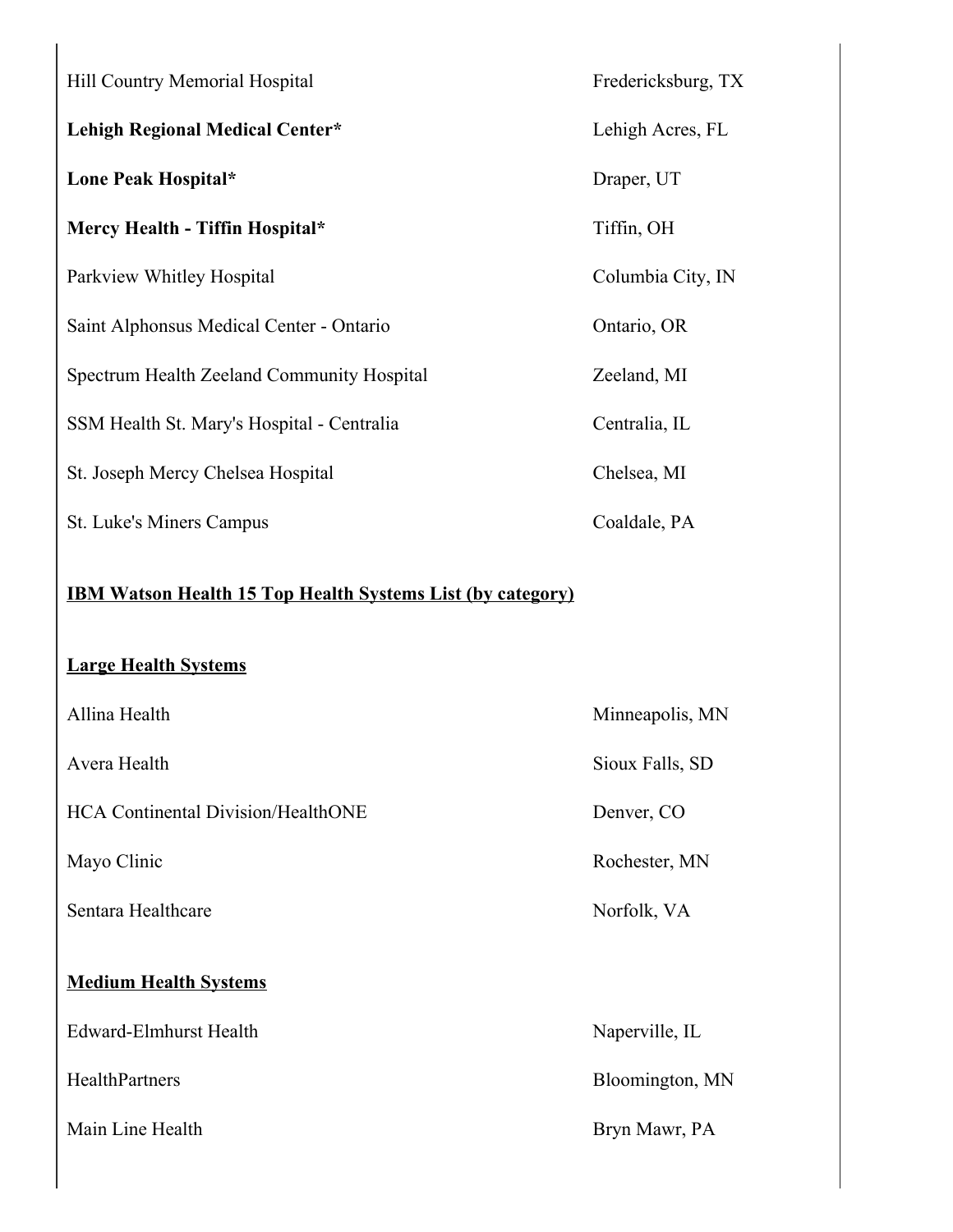| St. Luke's Health System             | Boise, ID              |
|--------------------------------------|------------------------|
| St. Luke's University Health Network | Bethlehem, PA          |
|                                      |                        |
| <b>Small Health Systems</b>          |                        |
| Asante                               | Medford, OR            |
| Aspirus                              | Wausau, WI             |
| Genesis Health System                | Davenport, IA          |
| MountainStar Healthcare              | Cottonwood Heights, UT |
| Saint Alphonsus Health System        | Boise, ID              |
|                                      |                        |

### **About the Fortune/IBM Watson Health 100 Top Hospitals® List**

The Fortune/IBM Watson Health 100 Top Hospitals list is determined using independent and objective research to analyze hospital and health system performance. Organizations do not apply or pay for this honor or pay to promote their award. Award-winning hospitals and health systems serve as a model of excellence for the industry.

### **About the IBM Watson Health 100 Top Hospitals® Program**

The IBM Watson Health 100 Top Hospitals Program's annual studies result in the Fortune/IBM Watson Health 100 Top Hospitals list, Fortune/IBM Watson Health 50 Top Cardiovascular Hospitals list and IBM Watson Health 15 Top Health Systems list. Organizations do not apply or pay for this honor or pay to promote their award. Award-winning hospitals and health systems serve as a model of excellence for the industry. Visit [http://www.100tophospitals.com/](https://c212.net/c/link/?t=0&l=en&o=3142211-1&h=674704193&u=http%3A%2F%2Fwww.100tophospitals.com%2F&a=http%3A%2F%2Fwww.100tophospitals.com%2F) for more information.

#### **About IBM Watson Health**

IBM Watson Health is a data, analytics, and technology partner for the health industry. Supported by the innovation of IBM and intelligence of Watson, we are committed to helping build smarter health ecosystems. Through the combination of our deep industry expertise in health, data and analytics, actionable insights, and reputation for security and trust, Watson Health is working together with its clients and partners to help them achieve simpler processes, better care insights, faster breakthroughs, and improved experiences for people around the world. Learn more at [https://www.ibm.com/watson-health](https://c212.net/c/link/?t=0&l=en&o=3142211-1&h=1691588192&u=https%3A%2F%2Fwww.ibm.com%2Fwatson-health&a=https%3A%2F%2Fwww.ibm.com%2Fwatson-health).